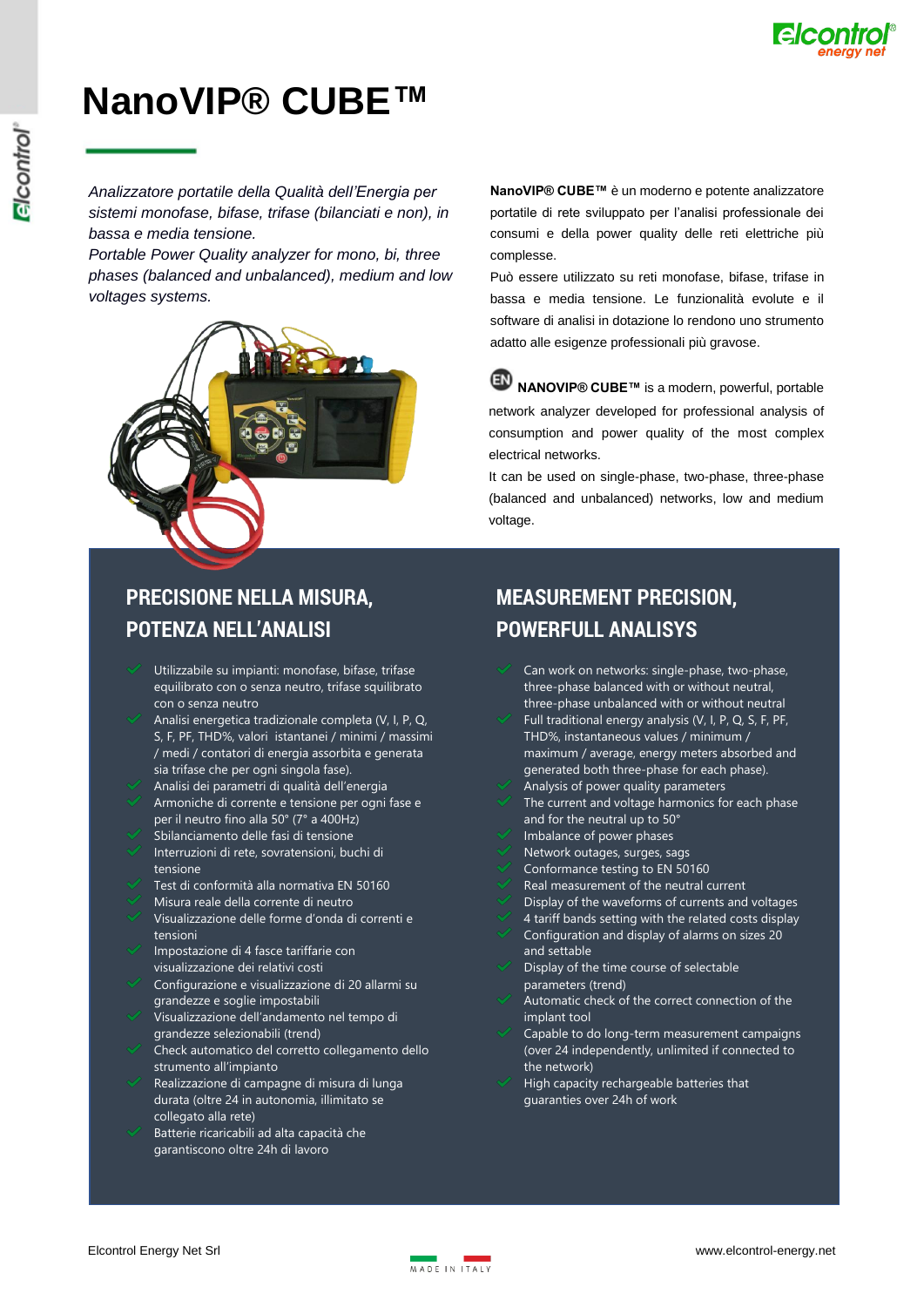

| <b>CASE:</b> |                                  |                                                                                                                                       |  |  |  |
|--------------|----------------------------------|---------------------------------------------------------------------------------------------------------------------------------------|--|--|--|
|              | Dimensions                       | 203x116x53mm                                                                                                                          |  |  |  |
|              | Material                         | ABS with self-extinguishing V0 grade                                                                                                  |  |  |  |
|              | Protection class                 | <b>IP30</b>                                                                                                                           |  |  |  |
|              | Weight                           | 580 g                                                                                                                                 |  |  |  |
|              | <b>DISPLAY:</b>                  |                                                                                                                                       |  |  |  |
|              | Dimensions                       | 68x68mm                                                                                                                               |  |  |  |
|              | Type                             | 128x128 FSTN Negative dot matrix graphic LCD                                                                                          |  |  |  |
|              | Backlight                        | White LED                                                                                                                             |  |  |  |
|              | Languages                        | English - Spanish - Italian - German - French                                                                                         |  |  |  |
|              | <b>KEYPAD:</b>                   |                                                                                                                                       |  |  |  |
|              | Type                             | Membrane keypad with 10 double-function keys                                                                                          |  |  |  |
|              | <b>POWER SUPPLY:</b>             |                                                                                                                                       |  |  |  |
|              | External power supply            | wall-plug switching; input 100-240VAC ±10% 47-63Hz with interchangeable plug; output 7.5VDC - 12W                                     |  |  |  |
|              | Battery pack                     | 4 x AA NiMh 2100mAh                                                                                                                   |  |  |  |
|              | Duration of the battery charge   | >24h (wireless off)                                                                                                                   |  |  |  |
|              | <b>CONNECTING SYSTEMS:</b>       |                                                                                                                                       |  |  |  |
|              | Systems frequencies              | $50Hz - 60Hz - 400Hz$                                                                                                                 |  |  |  |
|              | Single phase                     | ✓                                                                                                                                     |  |  |  |
|              | Two phase                        | ✓                                                                                                                                     |  |  |  |
|              | Three-phase, 3-wires, balanced   | ✓                                                                                                                                     |  |  |  |
|              | Three-phase, 3-wires, unbalanced | ✓                                                                                                                                     |  |  |  |
|              | 4-phase, 4-wires, balanced       | ✓                                                                                                                                     |  |  |  |
|              | 4-phase, 4-wires, unbalanced     | ✓                                                                                                                                     |  |  |  |
|              | <b>CONNECTIONS:</b>              |                                                                                                                                       |  |  |  |
|              |                                  | Flexible cables L = $1.5$ m; $2.5$ mm <sup>2</sup> - $36A$ ; $1000V$ CAT III - $600V$ CAT IV with a 4mm, $90^{\circ}$ protected blade |  |  |  |
|              | Voltages                         | plug connector, crocodile clips with a 45mm opening (for sections up to 32mm) and magnetic captors                                    |  |  |  |
|              | Currents                         | Elcontrol Energy Net interchangeable amperometric sensors                                                                             |  |  |  |
|              | Solar radiation                  |                                                                                                                                       |  |  |  |
|              | PT100                            |                                                                                                                                       |  |  |  |
|              | Anemometer                       |                                                                                                                                       |  |  |  |
|              | Transducers                      | ä,                                                                                                                                    |  |  |  |
|              | <b>FUNCTIONS:</b>                |                                                                                                                                       |  |  |  |
|              | Traditional electrical analisys  | V, I, P, Q, S, F, PF, THD(V)%, THD(I)%, $cos\varphi$ , $\varphi$ , peaks, minimums, maximums, averages, max.<br>demands, etc.         |  |  |  |
|              | Neutral current                  | Measured                                                                                                                              |  |  |  |
|              | Three phase counters             | kWh, kVArh, kVAh, both absorbed that generated                                                                                        |  |  |  |
|              | Counters for each single phase   | kWh, kVArh, kVAh, both absorbed that generated                                                                                        |  |  |  |
|              | Cogeneration                     | ✓                                                                                                                                     |  |  |  |
|              | Waveforms                        | V & I                                                                                                                                 |  |  |  |
|              | Harmonics                        | Values and histograms up to the 50 <sup>th</sup> order                                                                                |  |  |  |
|              | Sags                             | Dips, swells & interruptions                                                                                                          |  |  |  |
|              | Transients                       | Overvoltages & overcurrents                                                                                                           |  |  |  |
|              | Unbalance                        | ✓                                                                                                                                     |  |  |  |
|              | Test EN 50160                    | ✓                                                                                                                                     |  |  |  |
|              | Inrush current                   | ✓                                                                                                                                     |  |  |  |
|              |                                  | ✓                                                                                                                                     |  |  |  |
|              | DC measures                      |                                                                                                                                       |  |  |  |
|              | K factor                         | Up to the 25 <sup>th</sup> order                                                                                                      |  |  |  |
|              | Alarms                           | Displayed                                                                                                                             |  |  |  |
|              | Alarms log                       | 5 at display                                                                                                                          |  |  |  |

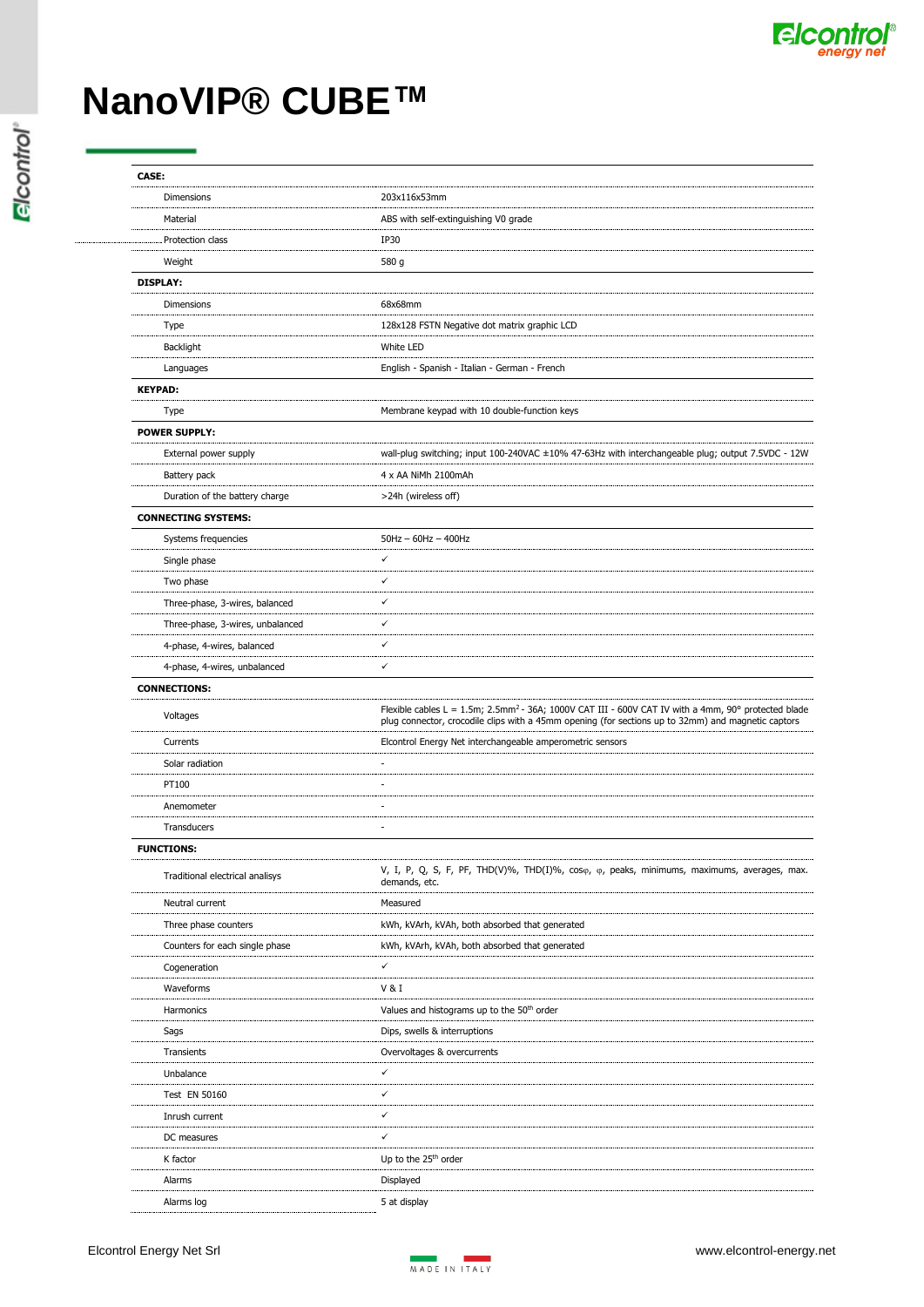

| <b>Tariff bands</b>                 | 4                                                                                       |
|-------------------------------------|-----------------------------------------------------------------------------------------|
| Energy costs                        | ✓                                                                                       |
| IEC 61724 network parameters        | ✓                                                                                       |
| <b>Test EN 82.25</b>                |                                                                                         |
| OSU™ (One Shot UPS)                 |                                                                                         |
| Measurament campaigns               | unlimited, up to fill the memory card                                                   |
| <b>MEASUREMENTS:</b>                |                                                                                         |
| Sampling frequency                  | 128 samples per cycle (adaptive in 40Hz-70Hz range)<br>16 samples per cycle at 400HZ    |
| Data record rate                    | 1 sec.                                                                                  |
| Data storage rate                   | User selectable: 1", 5", 3", 1', 5', 15'                                                |
| Type of connections available       | Three-phase (3 or 4 leads), two-phase (2 leads), and single phase grid                  |
| Type of grid which can be connected | Low and medium voltage (LV and MV)                                                      |
| <b>VOLTAGE (TRMS)</b>               |                                                                                         |
| Channels                            | 3 channels with common neutral + 1 independent, auxiliary channel                       |
| Input impedance                     | 4 Mohm                                                                                  |
| <b>Scales</b>                       | 2                                                                                       |
| Direct measurement                  | Phase-phase: 7-1000VAC 40-70Hz                                                          |
|                                     | Phase-neutral: 5-600VAC 40-70Hz                                                         |
|                                     | Aux: 5-1000VAC 40-70Hz, 10-1400VDC                                                      |
| Measurement with VT                 | Ratio: 1-60000                                                                          |
|                                     | Maximum value which can be displayed: 20MV                                              |
| Permanent overload                  | Phase-phase: 1200VAC<br>Phase-neutral: 700VAC                                           |
|                                     | Aux: 1200VAC, 1700VDC                                                                   |
| Sensitivity                         | 5VAC Phase-neutral, 7VAC Phase-phase, 10VDC                                             |
| <b>CURRENT (TRMS)</b>               |                                                                                         |
| Channels                            | 5 independent channels                                                                  |
| Input impedance                     | 10KOhm                                                                                  |
| Scales                              | 4                                                                                       |
| Measurement with current clamps     | Ratio: 1-60000<br>Maximum value which can be displayed: 500KA                           |
| Sensitivity                         | 0,2% of F.S.                                                                            |
| <b>POWERS</b>                       |                                                                                         |
| Single phase power                  | Values < 999 GW, Gvar, GVA                                                              |
| Total power                         | Values < 999 GW, Gvar, GVA                                                              |
| POWER COUNTERS                      |                                                                                         |
| Maximum value before reset          | 99999999 kWh, kvarh, kVAh                                                               |
| <b>ACCURACY</b>                     |                                                                                         |
| RMS voltages:                       |                                                                                         |
|                                     | Scale $1 +0.25\% + 0.1\%$ FS <sup>(2)</sup><br>@ RMS V < 350VAC (1)                     |
|                                     | Scale 2 $\pm 0.25\% + 0.05\%$ FS <sup>(2)</sup> @ RMS V > 350VAC <sup>(1)</sup>         |
| RMS currents:                       |                                                                                         |
|                                     | Scale $1 +0.25\% + 0.1\%$ FS <sup>(2)</sup><br>@ RMS I < 5% IN clamp $(1)$              |
|                                     | Scale 2 $\pm$ 0.25% + 0.05%FS <sup>(2)</sup> @ 5% < RMS I < 20% IN clamp <sup>(1)</sup> |
| Scale 3                             | $\pm 0.25\% + 0.05\%$ FS <sup>(2)</sup> @ 20% < RMS I < 50% IN clamp <sup>(1)</sup>     |
| Scale 4                             | $\pm 0.25\% + 0.05\%$ FS <sup>(2)</sup> @ > 50% IN clamp <sup>(1)</sup>                 |
| Power                               | $\pm 0.5\% + 0.05\%$ FS <sup>(2)</sup>                                                  |
| Power Factor (PF) ±0.5°             |                                                                                         |
| Frequency                           | $\pm 0.01$ Hz (40-70Hz)                                                                 |
| Active power count (kW)             | Class 0.5                                                                               |
|                                     |                                                                                         |